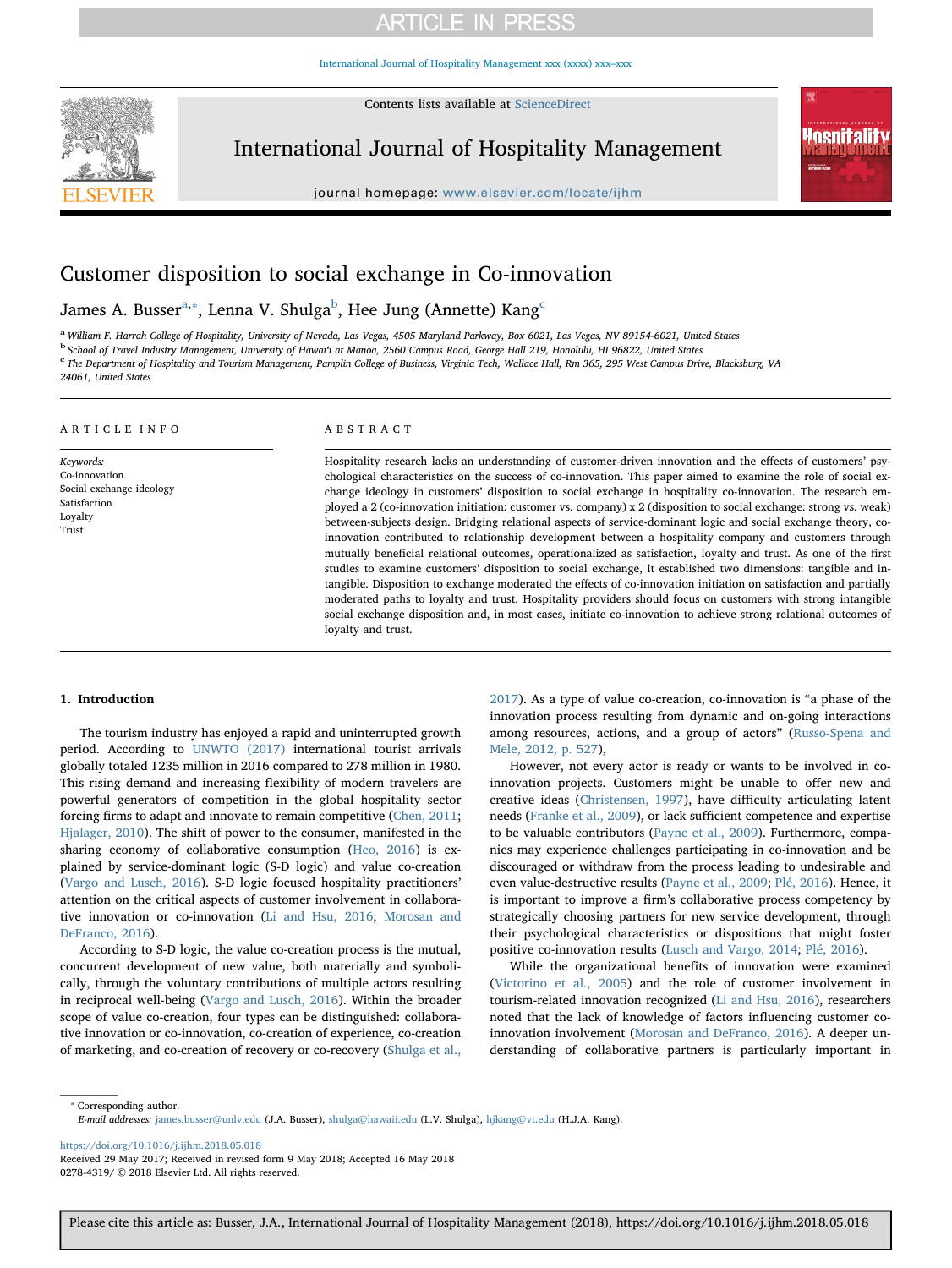hospitality co-innovation that typically relies on customers as co-producers and quasi-employees of the firm [\(Ford and Heaton, 2001\)](#page-8-15). Accordingly, psychological disposition to social exchange (DSE) defined as a personal belief in the pertinence of a social exchange with the company is posited in this study to affect customer's involvement in coinnovation and its outcomes, operationalized as satisfaction, loyalty, and trust.

S-D logic postulates that value co-creation is relational in nature ([Vargo and Lusch, 2016\)](#page-8-4). Researchers, however, agree that there is little understanding of how the relational nature of co-creation influences mutual outcomes [\(Chang and Taylor, 2016\)](#page-7-0). To begin analyzing the relational aspects of co-innovation, this study aims to examine customer-driven innovation during ideation, the initial stage of co-innovation.

Within the co-innovation process ideation, evaluation, design, test, and launch were identified as five stages of new product development ([Åkesson et al., 2016](#page-7-1)). Ideation as the initial stage of co-innovation is devoted to the process of generating ideas and "piling up alternatives" ([Osborn, 1957, p. 115\)](#page-8-16) leading directly to the success of innovation and strongly linked to firm performance ([Chang and Taylor, 2016\)](#page-7-0). Researchers point to the importance and benefits of customer involvement during the initial stages of co-innovation, such as diverse perspectives, customer-focused market information, shortened time-to-market and improvements in service quality ([Carbonell et al., 2009](#page-7-2)).

The process of idea-exchange starts with the first interaction and is identified as co-innovation initiation. Although, successful co-innovation initiation might activate consumer involvement [\(Etgar, 2008](#page-8-17)), it is unclear who should lead the initiation. Conceptually, both sides of customer-driven initiation of collaborative organizational processes have been debated [\(Namasivayam, 2003;](#page-8-18) [Knox and Denison, 1990](#page-8-19)). While, it is generally believed that co-innovation assumes initiation by the customer [\(Zwass, 2010\)](#page-8-20), growing evidence suggests that when the company or employee initiates co-creation it may lead to positive outcomes for all involved [\(Xu et al., 2014\)](#page-8-21). Therefore, to deepen the understanding of what contributes to the success of co-innovation at the ideation stage, this study examines the impact of customer versus company initiation on the relational outcomes of co-innovation.

Thus, this research has three objectives. First, to investigate the role of psychological characteristics of customers involved in co-innovation. Bridging S-D logic with social exchange theory (SET) [\(Cropanzano and](#page-8-22) [Mitchell, 2005](#page-8-22)), this is the only study to adapt employees' social exchange ideology, known as sensitivity to social exchange, as customers' DSE in co-innovation and test its moderating effects. Second, to examine the impact of co-innovation initiation (customers versus company) on the relational outcomes of co-creation. Third, to explore how co-innovation factors and customers' DSE contribute to relationship development between a hospitality company and customers through mutually beneficial relational outcomes: satisfaction, loyalty and trust. By introducing the role of customers' DSE to co-innovation and exploring its moderating effects, this study further contributes to the emerging literature on hospitality co-innovation [\(Chathoth et al., 2016](#page-7-3); [Morosan and DeFranco, 2016\)](#page-8-6) from S-D logic and SET perspectives. The

paper proceeds with a review of relevant S-D logic and SET concepts, resulting in a conceptual model [\(Fig. 1\)](#page-1-0). Next, the experimental research design is described, key findings and their theoretical and practical implications are discussed.

# 2. Literature review

# 2.1. Customer involvement in co-innovation

In the process of innovation, collaboration is the active involvement of two or more actors in the process of working together, integrating resources, and achieving mutual goals to develop new products and services ([Lusch and Vargo, 2014](#page-8-13)). Researchers argued that direct involvement of hotel employees and travelers led to better co-innovation and service designs ([Victorino et al., 2005\)](#page-8-14). Direct involvement of frontline employees in sharing information, internal organization, and technology are factors affecting co-innovation success [\(Gebauer et al.,](#page-8-23) [2008\)](#page-8-23). For example, collaboration among Marriott customers, employees, and vendors on travelbriliantly.com led to the creation of a new vending machine offering fresh farmers market style salads installed in the hotel lobby, always available to guests.

However, not all customers are motivated to be involved similarly in a co-creative exchange [\(Yi and Gong, 2013](#page-8-24)). Some customers prefer just to be involved with the company by seeking and sharing information. Others may desire more involvement by offering constructive feedback, ideas for service improvement, and helping other customers benefit from the service ([Yi and Gong, 2013\)](#page-8-24). The company may encourage or discourage customer involvement in collaboration depending on the value propositions, activities, and resources provided via direct and indirect interactions ([Payne et al., 2009;](#page-8-11) [Vargo and](#page-8-4) [Lusch, 2016\)](#page-8-4). For example, by providing opportunities and opening access to interactive platforms for collaboration, Starbucks encouraged customer involvement in new service and product development (e.g. [www.mystarbucksidea.com\)](http://www.mystarbucksidea.com) ([Sigala, 2012](#page-8-25)). However, when a company removes negative but constructive comments from Yelp.com [\(Handy,](#page-8-26) [2012\)](#page-8-26), ignores critical reviews on TripAdvisor.com, or controls customer comments on Facebook [\(Smith, 2016\)](#page-8-27), active customer involvement in co-innovation is discouraged.

Thus, the effectiveness of collaboration may also depend on the organization [\(Tuli et al., 2007\)](#page-8-28). In fact, [Lusch and Vargo \(2014\)](#page-8-13) recommended managing collaboration, choosing suitable partners to cooperate, and develop mutually beneficial collaborative relationships. Appropriate collaborative partners should have the required resources, be open to jointly solving problems, interested in pursuing shared opportunities ([Lusch and Vargo, 2014](#page-8-13)), and, therefore, open to social exchange [\(Cropanzano and Mitchell, 2005\)](#page-8-22).

SET traditionally is used to understand the mechanism and motivation behind social exchange relationships in the workplace ([Cropanzano and Mitchell, 2005\)](#page-8-22). Specific to hospitality, customers are often viewed as quasi-employees of the firm ([Chathoth et al., 2013](#page-7-4); [Ford and Heaton, 2001\)](#page-8-15), who are in a strategically advantageous position to perform the roles of managers, consultants, marketers,

<span id="page-1-0"></span>

Fig. 1. Conceptual model A of the effect of customer disposition to social exchange for co-innovation on loyalty.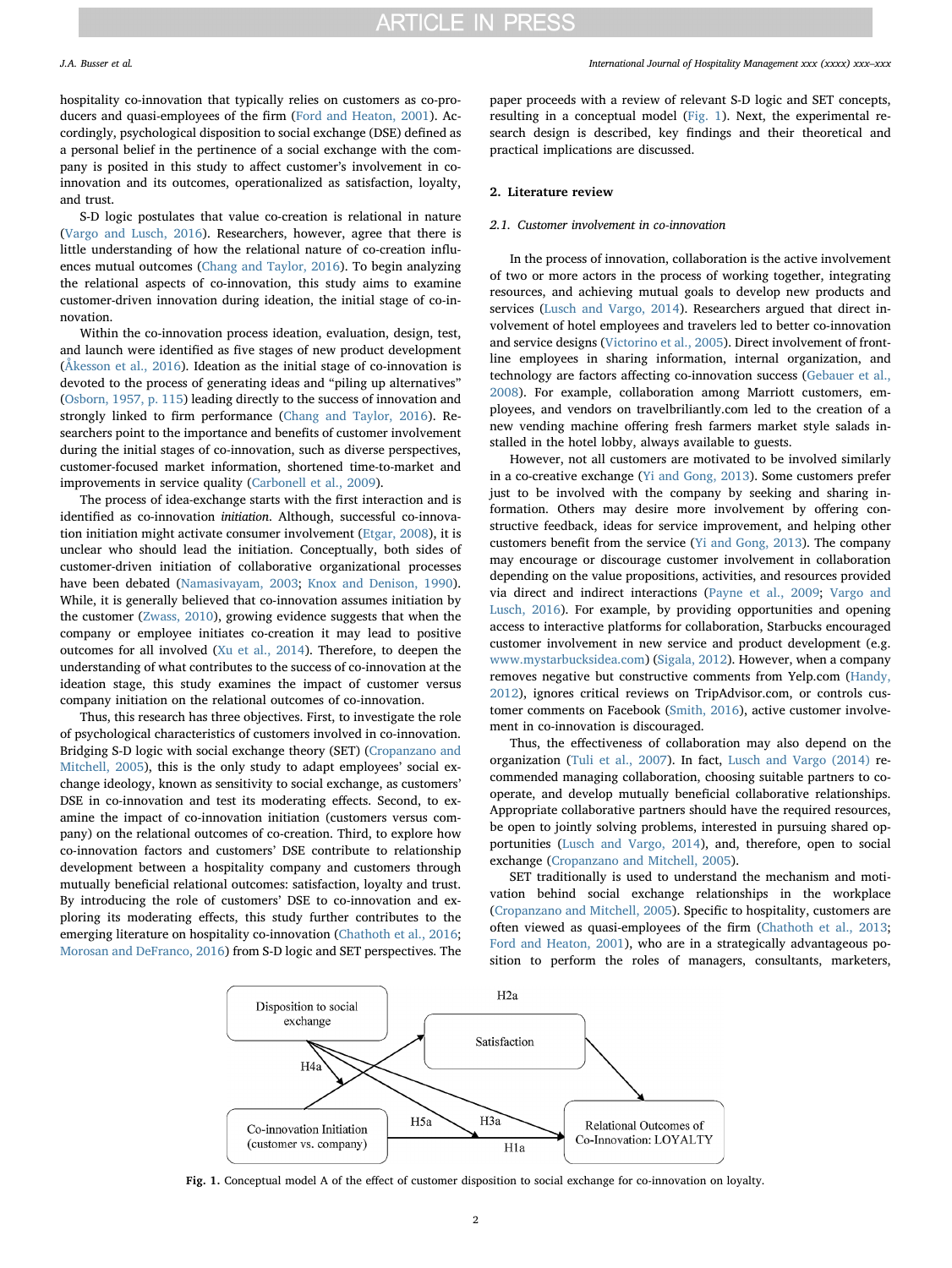promoters, and co-producers [\(Ford and Heaton, 2001\)](#page-8-15). Previously, when organizational behavior concepts were applied to customers as quasi-employees of the firm, a deeper understanding of customers as cocreators emerged, such as consumer citizenship behavior toward the company as a collaborative partner (e.g., [Yi and Gong, 2013\)](#page-8-24). Therefore, bridging S-D logic and SET offers a new perspective into consumers' psychological characteristics, assisting a firm to choose successful collaborative partners in co-innovation.

Conceptually, SET assumes that social behavior is the outcome of a social exchange, where individuals weigh the potential costs and benefits, decide when to start, continue, and stop social and contractual relationships ([Cropanzano and Mitchell, 2005\)](#page-8-22). Within SET, social exchange ideology is an individual's disposition to what is appropriate to give and receive in return from an organization ([Witt, 1992\)](#page-8-29). An exchange ideology is an individual's expectations, derived from personal past experiences, observations, appraisals, and encouragement from others, of value reciprocity ([Eisenberger et al., 2001](#page-8-30)). Employees with strong social exchange ideology feel a stronger obligation toward the organization, as well as increased commitment, dedication, effort, performance, and support [\(Eisenberger et al., 2001;](#page-8-30) [Witt, 1992\)](#page-8-29).

When adapting social exchange ideology from an employee to a customer as a quasi-employee and partner in the collaborative co-innovation process, customers' disposition to social exchange can be defined as a personal belief in the pertinence of an exchange with the organization in the process of co-innovation. Therefore, it can be argued that when customers have stronger DSE, they are more involved in co-innovation. As a result they may display greater effort, commitment and support throughout the co-innovation process leading to improved relational outcomes with the service provider.

# 2.2. Relational outcomes of co-innovation

S-D logic postulates that co-creation is relational in nature ([Vargo](#page-8-31) [and Lusch, 2017\)](#page-8-31). Within S-D logic collaboration as a "co-" aspect of the co-innovation process, leads to competitive advantage, enhances value network viability, fosters joint company-customer benefits, and results in positive sum relationships, ([Lusch and Vargo, 2014\)](#page-8-13). Therefore, through the process of co-innovation, collaborative relational outcomes should emerge as mutual benefits positively affecting the well-being of all actors involved [\(Vargo and Lusch, 2016](#page-8-4)). In tourism and hospitality, customer-company relationships play a key role in maintaining strong loyalty, especially through satisfaction, emotional commitment, trust ([Tanford, 2016\)](#page-8-32) and co-creation processes [\(Grissemann and Stokburger-](#page-8-33)[Sauer, 2012](#page-8-33)).

Satisfaction and loyalty are recognized as significant outcomes of the service delivery process [\(Wong, 2016](#page-8-34)). Customer satisfaction often leads to loyalty toward the company [\(Tanford, 2016\)](#page-8-32). Satisfaction is an overall appraisal of how one's experience exceeds expectations, which are variable internal standards-based intrinsic and extrinsic factors ([Pizam et al., 2016\)](#page-8-35). Loyalty is the likelihood to return or recommend the company to others and the willingness to pay more for the service ([Zeithaml et al., 1996\)](#page-8-36). Loyal customers develop communal hospitality company relationships; however, satisfaction is an important factor in obtaining and maintaining loyalty between customers and a company ([Tanford, 2016\)](#page-8-32). Loyal customers allocate a higher share of wallet to the company, tend to be more satisfied upon return, and are more likely to be retained [\(Aksoy, 2013](#page-7-5); [Oliver, 1999\)](#page-8-37).

Trust is one of the most influential conditions in building relationships based on communication, social bonds, and commitment [\(Morgan](#page-8-38) [and Hunt, 1994\)](#page-8-38). Trust is a customer's confidence that the company is dependable, reliable, and competent to deliver the services and obligations promised ([Morgan and Hunt, 1994\)](#page-8-38). Reciprocal social exchange, measured by mutual disclosure between service providers and customers, improves trust in a company ([Hwang et al., 2013\)](#page-8-39). Trust increases the effectiveness of relational exchanges ([Hyun, 2010](#page-8-40)), improves customer decision-making and decreases marketing and

transactional costs for the organization [\(Han and Hwang, 2014](#page-8-41)). Therefore, the positive relational outcomes achieved through co-innovation could improve satisfaction, loyalty, and trust at the customercompany level.

### 2.3. Co-innovation initiation

One of the fundamental propositions of S-D logic is the reciprocity of service exchanges [\(Vargo and Lusch, 2016\)](#page-8-4). SET explains the mechanisms of successful social exchanges between partners ([Cropanzano](#page-8-22) [and Mitchell, 2005](#page-8-22)). SET suggests that the process begins when an individual initiates the interaction, and if another reciprocates, a new round of exchange occurs [\(Cropanzano and Mitchell, 2005\)](#page-8-22). Initiation is defined as a clear and distinct verbal or non-verbal attempt to start an interaction with another exchange partner ([Rice, 1993](#page-8-42)). Accordingly, it was argued that exchange procedures, such as initiation, can moderate the relationship between participative decision-making and satisfaction with an activity ([Witt, 1992\)](#page-8-29).

Based on S-D logic, the critical role of the service provider in the process of collaboration is to enable certain conditions for successful interactions and engage in a dialogue with and learn from customers and their social networks ([Grönroos, 2012](#page-8-43); [Vargo and Lusch, 2016](#page-8-4)). To fulfill this role, companies traditionally choose to initiate the exchange process; however, consumers may also take an active role in initiating service co-innovation ([Chathoth et al., 2013](#page-7-4); [Etgar, 2008](#page-8-17)). Successful initiation can lead to consumers' active involvement in other phases of the collaborative activity chain [\(Etgar, 2008](#page-8-17)). Consumer empowerment is one of the major determinants of customer-initiated co-innovation activities [\(Morosan and DeFranco, 2016](#page-8-6)). Indeed, some authors argue that co-innovation was originally understood as a customer-initiated activity ([Zwass, 2010\)](#page-8-20).

However, initiation research in co-innovation reveals mixed findings. Although deemed beneficial, in company-initiated co-innovation, participants may never see the results of their contribution ([Füller,](#page-8-44) [2010\)](#page-8-44). For some service providers it might be extremely difficult to initiate co-innovation and understand the latent or even expressed needs of customers ([Kristensson et al., 2008](#page-8-45)). However, initiation by hotel employees can lead to greater satisfaction with the collaborative process ([Xu et al., 2014](#page-8-21)). Overall, researchers point to a lack of understanding of how to initiate a co-innovation process, especially the conditions under which customers are willing to share information and participate in other phases of co-innovation ([Kristensson et al., 2008](#page-8-45)). Thus, co-innovation initiation by customers or a company may lead to distinctly different relational outcomes. One can argue that in hospitality co-innovation, the company should take the role of initiator. Therefore, the following hypothesis is proposed:

H1. Co-innovation interaction initiated by the company leads to stronger relational outcomes of (a) loyalty and (b) trust.

Furthermore, based on the theoretical development of collaborative interactions between customers and a company in the hospitality coinnovation process, and known relationships between relational outcomes of satisfaction, loyalty and trust, it is hypothesized that satisfaction should be achieved first. Thus:

H2. In the process of co-innovation, customer satisfaction serves as a mediator between the initiation and (a) loyalty and (b) trust.

# 2.4. Moderating role of customers' disposition to social exchange

Although initiating co-innovation may influence customers' involvement in co-creation at first, it might not be enough to sustain a high degree of involvement in the process. [Kristensson et al. \(2008\)](#page-8-45) suggested that customers' personal situation and intrinsic motivation may affect the degree of their involvement in new service co-innovation. Therefore, DSE could serve as a moderator strengthening co-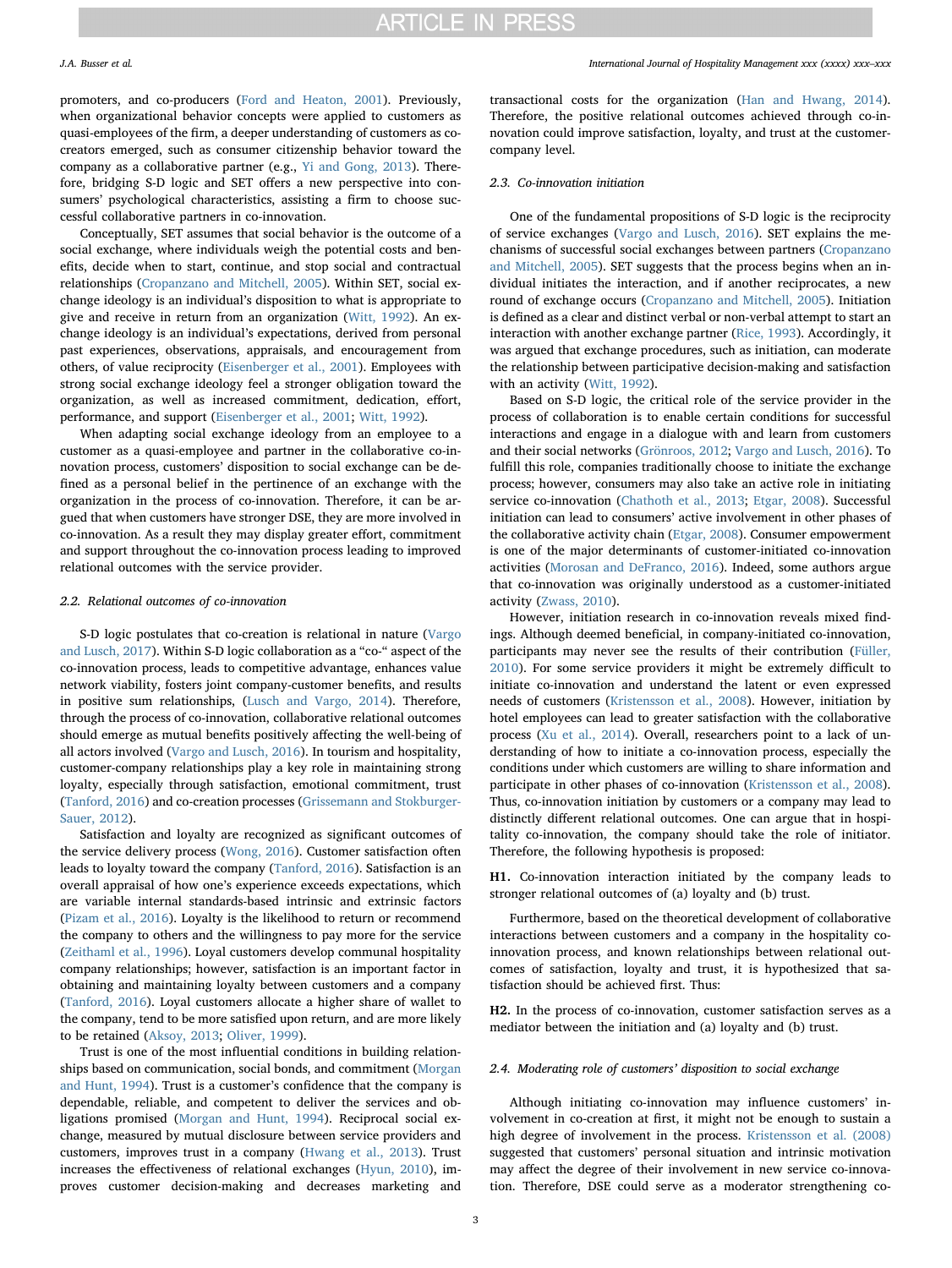innovation outcomes. However, the moderating effects of customers' DSE in collaborative customer-company interactions on the outcomes of collaboration have not been examined. This moderating effect has particular importance because hospitality social exchange relationships, fundamentally account for customers' willingness to co-create ([Grissemann and Stokburger-Sauer, 2012](#page-8-33)).

Within SET, the moderating role of social exchange ideology is supported in the relationship between decision-making and satisfaction ([Witt and Broach, 1993](#page-8-46)). Ideology moderation was researched in the relationship among equal opportunity, job satisfaction, and procedural justice ([Rupp and Cropanzano, 2002](#page-8-47)), and among participative decision-making, helping behaviors, knowledge sharing and indicators that display employees caring about the organization's welfare [\(Eisenberger](#page-8-30) [et al., 2001](#page-8-30); [Lin, 2007](#page-8-48)).

Furthermore, individuals' exchange ideology has been characterized by weak and strong conditions ([Lin 2007](#page-8-48)). For example, employees with weak exchange ideology may be less concerned about the effects of cooperation than those with strong exchange ideology ([Witt et al.,](#page-8-49) [2001\)](#page-8-49). Alternatively, workers with strong exchange ideology might be very concerned with what and when to share with others [\(Eisenberger](#page-8-30) [et al., 2001\)](#page-8-30), less involved in cooperation, or more careful about active involvement in co-innovation. Therefore:

H3. Customers with strong disposition to social exchange develop stronger relational outcomes: (a) loyalty and (b) trust through coinnovation interactions with a company.

Existing research on employee social exchange ideology's influence at work suggests a moderating role between individuals' perceptions of the situation and their behavior [\(Witt et al., 2001\)](#page-8-49). Moreover, social exchange ideology refers to a certain reciprocal expectation that an individual holds regarding the social exchange relationship. Accordingly, customers' normative expectation of who initiates the exchange may be strengthened by DSE and influence co-innovation outcomes. Therefore:

H4. Customers' disposition to social exchange serves as a moderator in the relationship between initiation of co-innovation and relational outcomes of (a) loyalty and (b) trust.

H5. Customers with strong disposition to social exchange develop stronger relational outcomes of (a) loyalty and (b) trust with the company, when the company initiates co-innovation.

The conceptual framework is based on S-D logic and SET. The initiation process of co-innovation affects: satisfaction and loyalty ([Fig. 1](#page-1-0)); satisfaction and trust ([Fig. 2](#page-3-0)). However, the process is potentially moderated by customer disposition to exchange in co-innovation. It is proposed that satisfaction serves as a mediator not only to loyalty, but also to trust.

J.A. Busser et al. *International Journal of Hospitality Management xxx (xxxx) xxx–xxx*

# <span id="page-3-1"></span>Table 1

|                 |                                | Total $(N = 245)$ |        |  |
|-----------------|--------------------------------|-------------------|--------|--|
| Characteristics |                                | N                 | $\%$   |  |
| Gender          | Male                           | 63                | 25.41% |  |
|                 | Female                         | 182               | 73.39% |  |
| Children        | Yes                            | 162               | 65.33% |  |
|                 | No                             | 83                | 33.47% |  |
| Marital Status  | Married                        | 123               | 49.60% |  |
|                 | Living w/partner               | 31                | 12.50% |  |
|                 | Single/divorced/separated      | 91                | 37.90% |  |
| Ethnicity       | <b>White</b>                   | 186               | 75.00% |  |
|                 | African American               | 26                | 10.50% |  |
|                 | Other                          | 33                | 14.50% |  |
| Income          | Less than $$30,000$            | 54                | 22.04% |  |
|                 | \$30,000 to less than \$60,000 | 103               | 42.04% |  |
|                 | \$60,000 to less than \$90,000 | 51                | 20.82% |  |
|                 | $$90,000+$                     | 37                | 15.10% |  |

# 3. Methodology

# 3.1. Study design and sample

This study used a 2 (initiation: customer vs. company) x 2 (disposition to social exchange: strong vs. weak) between-subjects design. A total of 248 customers 18 years or older participated in the study, conducted by Qualtrics, Inc. To enhance the validity of the study sample, only those US residents who had traveled and stayed at a hotel at least one night within the past 12 months were invited  $(N = 248)$ and answered demographics ( $N = 245$ ) [\(Table 1\)](#page-3-1).

# 3.2. Procedures and measures

Respondents were randomly and equally assigned to one of two conditions based on initiation of co-innovation: company or customer. Participants were asked to envision being engaged in co-innovation activities while at the destination resort. Co-innovation depicted the development of a new menu item for the resort's main buffet service, which integrated the introduction of a new product and support for a new service [\(Table 2\)](#page-4-0). Co-initiation, in the customer-initiated scenario, was driven by the customer voluntarily offering an improvement to the resort's buffet. In the company-initiated scenario, co-innovation was driven by internal resort factors, resulting in a necessity to seek customer recommendations to improve the buffet. Both scenarios represented necessity-driven innovation ([Williams, 2008](#page-8-50)) and only the first stage of social exchange, initiation.

The experimental design and scenario approach in a destination hotel resort context is consistent with co-creation studies [\(Xu et al.,](#page-8-21) [2014\)](#page-8-21) as well as consumer behavior research ([Ku et al., 2013](#page-8-51)). This approach ensures that respondents have a clear understanding of value co-creating instances in a familiar setting. Customer co-creation is notoriously difficult to measure in recall-based studies. The scenariobased approach enables operationalizing difficult manipulations, such

<span id="page-3-0"></span>

Fig. 2. Conceptual model B of the effect of customer disposition to social exchange for co-innovation on trust.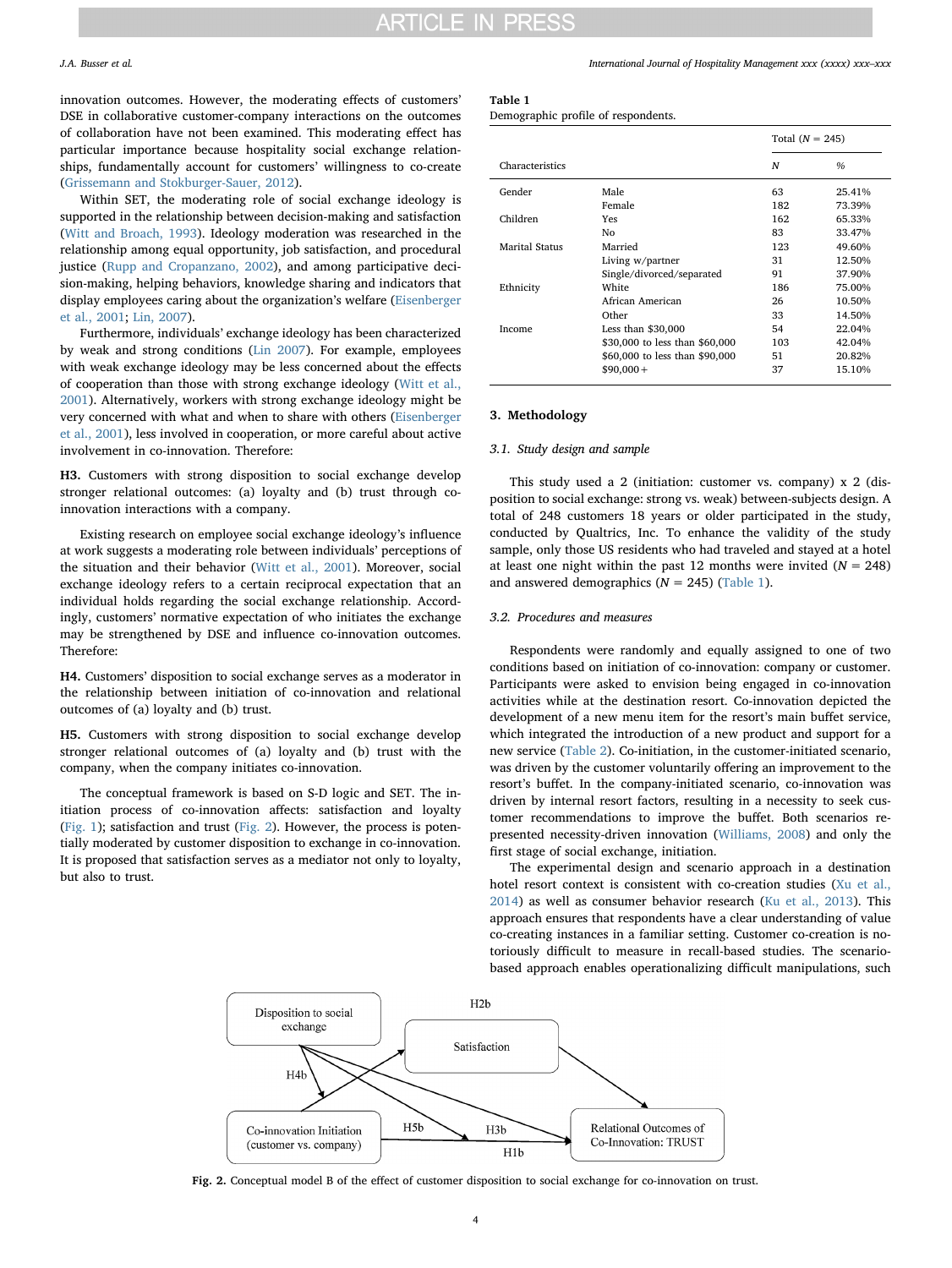#### <span id="page-4-0"></span>Table 2

Co-innovation scenario.

#### Co-Innovation

#### Co-Innovation: Company Initiated

The resort communications manager just emailed you an announcement about a contest to find the best new menu item for their Grand Buffet. She was very personable in her email to you and explained, that this contest was only open to special guests of the Resort and you are one of them. She described, that the winners will have their menu item listed in the Grand Buffet Menu for 5 years along with their name and 10 complimentary meals at the buffet. A couple days later, you also received a special invitation in the mail signed by the employees of the Resort and the Resort Communications Manager personally asking you to participate in this contest. You submitted your Menu suggestions. The Resort contest organizers emailed you back "thanking you for your submission". Customer Initiated

While staying at the Resort you ate at the Grand Buffet and your food did not meet your expectations. After thinking about your disappointment with the food, you came up with new menu items. You emailed your suggestions to the Resort Food & Beverage Manager. The manager emailed you back thanking you for your suggestions. The manager also mentioned that they were developing new seasonal menus for the Grand Buffet and included your suggestions for further consideration.

as co-creation interactions, and eliminating biases often associated with memory recall and self-reports of actual experiences ([Smith et al.,](#page-8-52) [1999\)](#page-8-52). At the conclusion of each scenario, respondents completed the measures of social exchange ideology: satisfaction, loyalty, and trust.

The most widely accepted scales to measure satisfaction, loyalty, and trust in tourism and hospitality were utilized. The five-item customer satisfaction scale was adapted from [Oliver \(1999\).](#page-8-37) Customer loyalty was based on the seven-item scale from [Zeithaml et al. \(1996\)](#page-8-36). Trust was measured using the four-item scale modified from [Morgan](#page-8-38) [and Hunt \(1994\)](#page-8-38) to include the destination resort context. All constructs used a 7-point Likert scale ranging from strongly disagree (1) to strongly agree (7). Reliability and convergent validity of the constructs was verified using Cronbach's alpha, composite reliability (CR), and average variance extracted (AVE) as follows: satisfaction ( $\alpha = 0.96$ ,  $CR = 096$ ,  $AVE = 0.85$ ), loyalty ( $\alpha = 0.95$ ,  $CR = 0.96$ ,  $AVE = 0.79$ ), trust ( $\alpha$  = 0.95, CR = 0.96, AVE = 0.87), meeting the criteria established by [Hair et al. \(2010\)](#page-8-53).

DSE was adapted from the seven-item scale of social exchange ideology developed by [Eisenberger et al. \(2001\)](#page-8-30). Grounded in SET and the conceptualization of customers as quasi-employees of the firm who are capable of performing multiple roles, (e.g., co-producers, marketers) [\(Ford and Heaton, 2001](#page-8-15)), this study applied the exchange ideology construct to the social context of collaboration between customers and a company. To ensure ecological validity of the scale to the co-innovation context, the items were carefully reworded to reflect customers' DSE in collaboration with the company ([Table 3\)](#page-4-1).

### 4. Results

# 4.1. Manipulation checks

To check the manipulation of company vs. customer initiation and the perception of collaboration in each scenario, the scenarios and

# <span id="page-4-1"></span>Table 3

| EFA results for customers' disposition to social exchange. |  |
|------------------------------------------------------------|--|
|                                                            |  |

|                                                                                                                             | Factor 1: Tangible | Factor 2: Intangible |
|-----------------------------------------------------------------------------------------------------------------------------|--------------------|----------------------|
| I care about a tourism company only when that company shows that it cares about me.                                         |                    | 0.798                |
| I only go out of my way to help a tourism company if that company goes out of its way to help me.                           |                    | 0.772                |
| If a tourism company appreciates my efforts to help, I should make an effort and help that company as best as I can.        |                    | 0.879                |
| If I am treated badly by a tourism company, I should stop helping that company to improve.                                  | 0.559              |                      |
| I only collaborate with a tourism company if my efforts lead to awards, prizes, free giveaways, refunds, or other benefits. | 0.959              |                      |
| My effort to collaborate with a tourism company depends on how well I am rewarded by that company.                          | 0.945              |                      |

measurement scales were pre-tested in two pilot studies using an Amazon Mechanical Turk sample (Pilot 1:  $n = 75$ ; Pilot 2:  $n = 83$ ). These manipulation checks were also performed in the main study ( $n = 248$ ). First, respondents were asked on a scale ranging from 1 (to no extent) to 10 (to a great extent) whether they agreed that the scenario is an example of collaboration between customers and a company: customer-initiated scenarios ( $M = 8.22$ ) and company-initiated scenarios ( $M = 8.27$ ). Moreover, using the same scale, respondents were asked to verify customer-initiated co-innovation, followed by verification of the extent the same scenario was perceived as a company-initiated co-innovation. Based on paired sample ttest results, the manipulation was appropriate, significantly different, and in the right direction: customer-initiated scenarios  $(M_{\text{customer}} = 8.38; M_{\text{company}} = 7.89; t = 5.26, p \text{-value} < 0.001);$  companyinitiated scenarios ( $M_{\text{customer}}$  = 7.20;  $M_{\text{company}}$  = 8.71; t = −11.38, pvalue < 0.001). Overall, all scenarios successfully manipulated customer vs. company initiation and all scenarios were perceived as collaboration.

# 4.2. Disposition to social exchange

Exploratory factor analysis (EFA) of customers' DSE was performed to evaluate its dimensionality in the co-innovation context and account for the most variability in the pattern of correlations, especially important when adapting an existing scale to new models [\(Tabachnick](#page-8-54) [and Fidell, 2012](#page-8-54)). Interestingly, and different from the original measure, the EFA revealed two components with eigenvalues greater than 1, explaining 47.47% and 24.13% of the variance. The scree plot was reviewed for a visible elbow and also supported two factors [\(Cattell,](#page-7-6) [1966\)](#page-7-6). The Kaiser-Meyer-Olkin (KMO) value was 0.703, exceeded the recommended value of 0.6 ([Kaiser, 1974\)](#page-8-55) and Bartlett's test of sphericity reached statistical significance, supporting the factorability of the correlation matrix ([Bartlett, 1954\)](#page-7-7) (see [Table 3\)](#page-4-1). One of the items was excluded based on high cross-loadings among the factors. Overall, six items, three for each factor, were retained based on factor loadings of 0.4 and above as well as the absence of cross loadings [\(Hair et al.,](#page-8-53) [2010\)](#page-8-53).

Consistent with SET, extrinsic motivations for sharing activities have been explored by means of social exchange ideology, task interdependence, and participative decision-making [\(Lin, 2007\)](#page-8-48). However, collaborative behaviors, beyond those considered contractual, are voluntary in nature, and thus intangible, and cannot be extrinsically rewarded ([Grant, 1996](#page-8-56)). Consequently, in S-D logic conceptualization of resources available for co-creation, [Peters et al. \(2014\)](#page-8-57) and [Plé \(2016\)](#page-8-12) utilized tangible and intangible characteristics. Tangible characteristics are often associated with direct, concrete rewards or benefits, easily convertible into physical objects or operand resources [\(Foa and Foa,](#page-8-58) [1980;](#page-8-58) [Plé, 2016](#page-8-12)). Intangible characteristics are associated with indirect social aspects, often attached to beneficiary-specific or particular meanings such as care, assistantship, and appreciation. From S-D logic's perspective invisible intangible resources, called operant resources, produce the effects and create value ([Plé, 2016](#page-8-12)). Therefore, this dispositional categorization (Groff[, 2013](#page-8-59); [Peters et al., 2014\)](#page-8-57) is relevant to represent factor 1 as tangible DSE ( $\alpha = 0.79$ , CR = 0.88, AVE = 0.71) and factor 2 as intangible DSE ( $\alpha = 0.77$ , CR = 0.86, AVE = 0.68). Overall, the reliability and convergent validity of tangible and intangible DSE was verified and deemed satisfactory.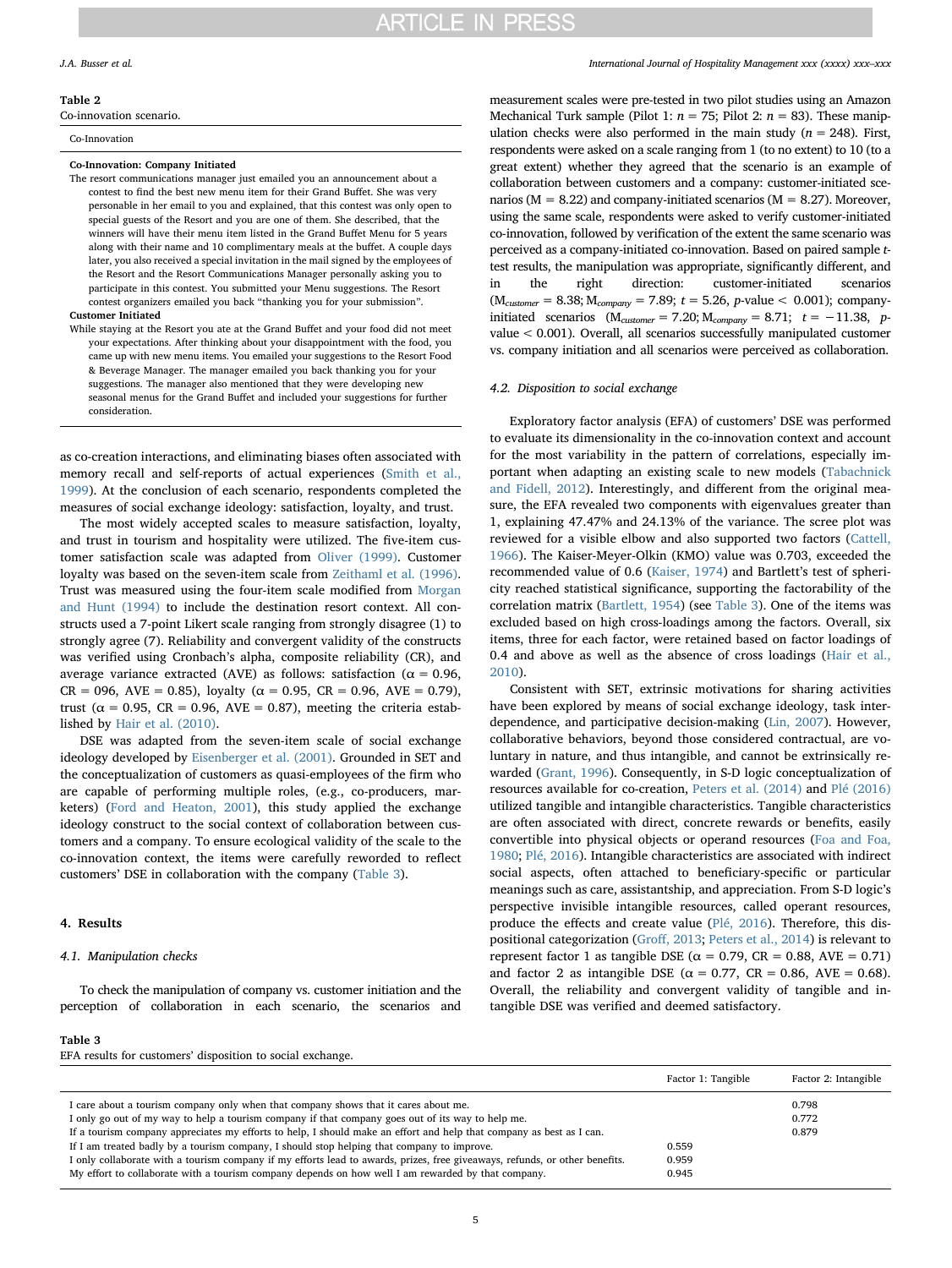Furthermore, the two groups based on strong or weak DSE were created using the sample median and removing approximately the middle 20% of respondents [\(Iacobucci et al., 2015](#page-8-60); [Lin, 2007](#page-8-48); [Preacher](#page-8-61) [et al., 2005\)](#page-8-61). Specifically, 41.58% (M = 6.40, SD = 0.36) constituted intangible DSE and 41.68% ( $M = 5.75$ , SD = 0.62) tangible DSE was assigned to the strong DSE condition. Similarly, 35.71% (M = 4.36,  $SD = 0.67$ ) comprised intangible DSE and 35.29% (M = 2.92,  $SD = 0.70$ ) tangible DSE was the weak condition.

# 4.3. Dependent variables

Multivariate analysis of variance (MANOVA) was utilized to examine the data and test the hypotheses with loyalty and trust as dependent variables. In the first round, a 2 (initiation: company vs. customer) x 2 (DSE: strong and weak) MANOVA was performed. The multivariate normality assumption was examined and 27 individual cases removed based on the Mahalanobis distance critical value ([Tabachnick and Fidell, 2012\)](#page-8-54). Box's test of equality of covariance matrices and Levene's test of equality of error variance were analyzed, and where appropriate a more stringent alpha level of 0.025 was set ([Tabachnick and Fidell, 2012](#page-8-54)).

MANOVA results revealed a significant main effect of initiation on customer loyalty and trust [\(Table 4](#page-5-0)). These results indicate that when a company initiates collaboration, customers experience stronger relational outcomes after participating in co-innovation  $(M_{\text{logalty}} = 5.88$ (1.07);  $M<sub>trust</sub> = 5.99(0.97)$ , supporting H1a and H1b. MANOVA results also showed a significant main effect of intangible DSE on customer loyalty and trust. These results reveal that when customers have a strong intangible DSE they experience stronger loyalty and trust resulting from collaboration ( $M_{\text{loyalty}} = 6.21$  (0.87);  $M_{\text{trust}} = 6.32$  (0.81)). However, the main effects for tangible DSE were non-significant. Therefore, DSE influenced the relational outcomes of co-innovation only partially for the intangible dimension.

The interaction effect between customers with strong and weak intangible DSE and initiation (company vs. customer) was also significant for trust. [Fig. 3](#page-5-1) shows significantly higher relational outcomes for customers who have stronger intangible DSE for trust. However, for customers with weak intangible DSE, company-initiated collaboration showed better results ( $M<sub>trust</sub> = 6.26 (0.81)$ ) than customer-initiated coinnovation ( $M<sub>trust</sub> = 6.38$  (0.81)), partially supporting H3(a) and H3(b).

Moreover, the interaction effect between customers with weak and strong tangible DSE and customer vs. company initiation was significant for both loyalty and trust ([Fig. 4](#page-6-0)); it made a significant difference for those with weak tangible DSE when the company initiated collaboration ( $M_{\text{logalty}} = 6.04$  (0.97),  $M_{\text{trust}} = 6.19$  (0.92)), supporting H4.

The combined mediation and moderation model was examined based on Hayes'[s \(2013\)](#page-8-62) procedures (PROCESS macros, Model 8). First, the moderation effect of intangible DSE and the mediation effect of satisfaction were examined. For company vs. customer initiation of collaboration, the mediation effect of satisfaction was supported for both loyalty (95% CI = [0.8188, 0.9030]) and trust (95%  $CI = [0.7615, 0.8391])$  and the moderation effect of intangible DSE was supported on satisfaction (95% CI =  $[-0.9001, -0.3278]$ ) for

# <span id="page-5-0"></span>Table 4 MANOVA results.

| Initiation: company vs. customer    | 0.990 | 4.594  | 0.010  | 0.010 | $9.046***$ | $0.027**$  |
|-------------------------------------|-------|--------|--------|-------|------------|------------|
| DSE 1 (intangible): weak vs. strong | 0.815 | 81.733 | 0.0001 | 0.185 | 153.770*** | 135.218*** |
| DSE 2 (tangible): weak vs. strong   | 0.995 | . 736  | 0.177  |       |            |            |
| Initiation x DSE 1 (intangible)     | 0.986 | 5.124  | 0.006  | 0.014 | 2.291      | 8.715***   |
| Initiation x DSE 2 (tangible)       | 0.988 | 4.265  | 0.014  | 0.012 | $8.440***$ | $6.458*$   |
|                                     |       |        |        |       |            |            |

Wilks' λ F frust df *p-value* Partial η2 F Loyalty F Trust

Note: \*\*\* $p < 0.001$ ; \*\* $p < 0.01$ ; \* $p < 0.05$ .

J.A. Busser et al. *International Journal of Hospitality Management xxx (xxxx) xxx–xxx*

<span id="page-5-1"></span>

Fig. 3. Interaction effect between strong and weak intangible DSE factor on trust.

loyalty and trust. However, the moderation effect of intangible DSE was supported only for loyalty (95% CI =  $[0.1331, 0.4670]$ . For company vs. customer initiation of collaboration, the mediation effect of satisfaction was supported for loyalty (95%  $CI = [0.8369, 0.9188]$  and for trust (95%  $CI = [0.7740, 0.8524]$ . Furthermore, the moderation effect of tangible DSE on satisfaction for loyalty and trust was supported (95% CI =  $[-0.7139, -0.1140]$ . However, the moderation effect of tangible DSE on loyalty and trust in customer vs. company initiation was not supported. Therefore, H2(a) and H2(b), H4(a) and H4(b), were fully supported. H5a and H5b were partially supported.

#### 5. Discussion and implications

This study aimed to examine the relational aspects of collaboration between customers and a company through co-innovation. Findings showed that customers' experienced higher loyalty and trust when the tourism and hospitality provider initiated co-innovation. Our research broadens the positive results of collaborative interactions between customers and a hospitality company beyond co-recovery ([Xu et al.,](#page-8-21) [2014\)](#page-8-21) and co-creation of experience [\(Grissemann and Stokburger-](#page-8-33)[Sauer, 2012\)](#page-8-33) to co-innovation interactions while also revealing the overall role of relational outcomes of co-creation: trust, satisfaction, and loyalty. Overall, the results demonstrated that co-innovations' initial interaction added to the success of relationship development between customers and a company.

Moreover, this study is the first to examine customers' disposition to social exchange in co-innovation between customers and a company. Customer's DSE as a personality trait, explained their involvement in collaboration based on tangible and intangible resource characteristics. Initially, S-D logic proposed integration of operant and operand resources ([Plé, 2016;](#page-8-12) [Vargo et al., 2008](#page-8-63)). Operant resources are invisible and intangible (i.e., skills and knowledge); they produce the effects and create value. Operand resources are tangible resources (i.e., land and other natural resources) on which an operation or act is performed to produce the effect. SET researchers also proposed that generating and sustaining relationships requires exchange of resources (Gropanzano and Mitchell 2005), which can be measured based on particularism and concreteness [\(Foa and Foa 1980\)](#page-8-58). Particularism as a resource characteristic is responsible for the beneficiary-specific view of resources.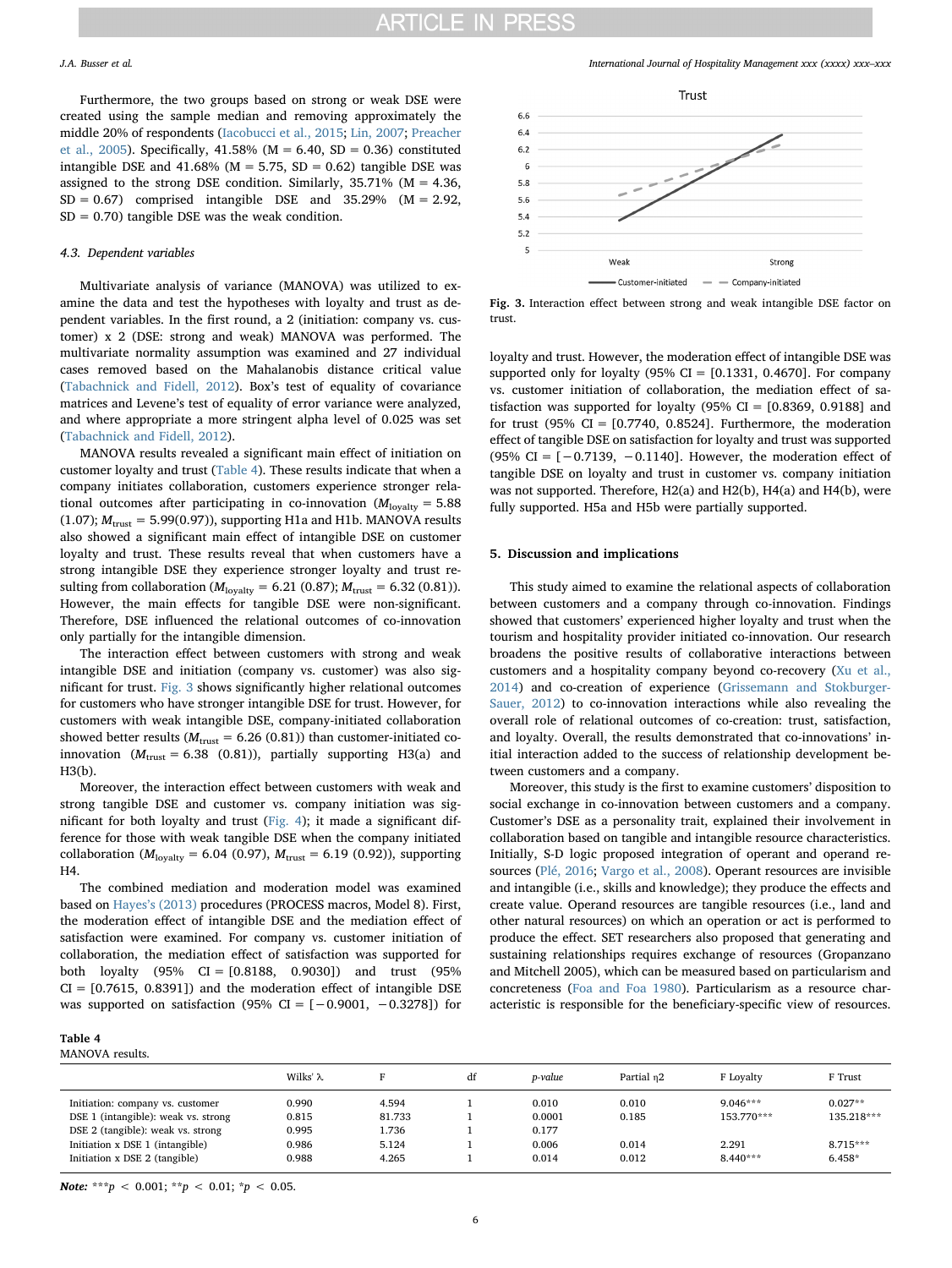<span id="page-6-0"></span>

Fig. 4. Interaction effect between strong and weak tangible DSE factor on loyalty and trust.

Concreteness measures the tangible and specific quality of the resource. However, the continuous debate around the nature, quality, and quantity of resources integrated during the process of co-creation indicates the need for further research focused on resource characteristics, resource integration process, actors and their interactions ([Plé,](#page-8-12) [2016\)](#page-8-12). Therefore, this study contributes to the discussion of resource integration within S-D logic [\(Achrol and Kotler, 2006](#page-7-8); [Edvardsson et al.,](#page-8-64) [2014\)](#page-8-64), tangible versus intangible nature of resources, which are required for successful outcomes of collaboration in co-innovation ([Plé,](#page-8-12) [2016\)](#page-8-12). The findings deepen the understanding of tangible and intangible inputs that are available from the customer-side during the initial stage of co-innovation interactions and how this may influence further interactions ([Plé, 2016](#page-8-12); [Plé and Cáceres, 2010](#page-8-65)). Intangible DSE represents openness to social exchange based on expectations of intangible benefits offered and potentially received in return, such as willingness to share with and assist tourism and hospitality providers. Tangible DSE is responsible for customers' readiness to exchange based on expectations of tangible rewards offered by the tourism and hospitality organization.

The results of tangible and intangible DSE extend the findings described in [Lusch and Vargo \(2014\)](#page-8-13) by identifying how customer dispositions may shape the co-innovation process, inputs and outcomes. In co-innovation, customers' DSE varies in strength and represents strong and weak process inputs. Results revealed that strong intangible DSE leads to stronger relational outcomes. Tangible DSE, whether strong or weak, showed no difference in outcomes, corresponding to SET exchange ideology [\(Witt, 1992](#page-8-29)).

Interaction effects between initiation and the two types of DSE were also found. Strong intangible DSE had more positive outcomes when the company initiated collaboration. Therefore, customers who are driven by exchange intangibility (helping, sharing behaviors) derive stronger trust with the company from collaboration when the company starts the process, performs its duties, and drives the process. Surprisingly, results uncovered that the tangible factor of DSE interacted with initiation and influenced both loyalty and trust. Customers with weak tangible DSE (i.e., rewards, prizes, refunds) responded better when the company initiated collaboration. Conversely, customers with strong tangible DSE displayed decreased loyalty and trust when the company initiated collaboration.

The mediation and moderation tests offered insights into customers' evaluation of the co-innovation process. The results support the mediation effect of satisfaction on loyalty [\(Tanford, 2016\)](#page-8-32). However, the findings also indicate a mediation effect of satisfaction on trust in the co-innovation context. Furthermore, DSE, both tangible and intangible, moderated the relationship between initiation and satisfaction, but not fully and directly from initiation to loyalty or trust. Specifically,

intangible DSE directly moderated the link between customers vs. company initiation to loyalty. Overall, DSE serves the role of moderator from the initiation of collaboration to customer satisfaction and helps in further understanding the role of satisfaction with the collaborative process, leading to reinforcing loyalty and trust. Intangible DSE, based on helping and sharing, moderated the path directly to loyalty. Customers' DSE serves a critical role in the initial ideation stage of collaboration that leads to developing stronger relational outcomes.

### 5.1. Theoretical implications

This study tested the concept of co-innovation between a company and customers through direct interactions in the context of a destination resort. The study aimed to increase the understanding of collaboration between customers and a company under co-innovation conditions. This study further examined the relational nature of co-creation as proposed within S-D Logic by testing how co-innovation results in satisfaction and further develops into loyalty and trust.

From a theoretical standpoint, this study makes the following four significant contributions: (1) connects the social sharing aspect of SET's exchange ideology to S-D logic as customers' disposition to social exchange, a factor significantly influencing the effectiveness of the social collaborative process; (2) identifies two dimensions of customers' disposition to social exchange, intangible and tangible, that lead to differences in relational outcomes; (3) confirms the moderating effect of disposition to social exchange on relational outcomes; and (4) expands the understanding of S-D logic's relational nature by examining the mediating role of satisfaction on trust.

Within S-D logic's discussion on the nature of service, [Lusch and](#page-8-13) [Vargo \(2014\)](#page-8-13) offered a view of service as an application of competences that might benefit both the service provider and the beneficiary. Results of this study contribute to the understanding of S-D logic's collaborative process competency. Specifically, how the selection of appropriate actors for collaboration, initiation of the collaborative process, and development of collaborative relationships through direct interactions leads to positive relational outcomes of co-innovation: satisfaction, loyalty, and trust. Accordingly, drawing from the SET [\(Cropanzano and](#page-8-22) [Mitchell, 2005\)](#page-8-22) this study assists with a deeper understanding of S-D logic's notion of resource integration [\(Edvardsson et al., 2012\)](#page-8-66) by examining the psychological characteristics of customers as collaborative actors, identifying tangible and intangible disposition to social exchange and it's moderating role in achieving satisfaction, loyalty and trust. Finally, this study contributes to further recognition of the collaborative nature of exchange and how initial interaction among actors influences further interactions [\(Plé, 2016](#page-8-12)).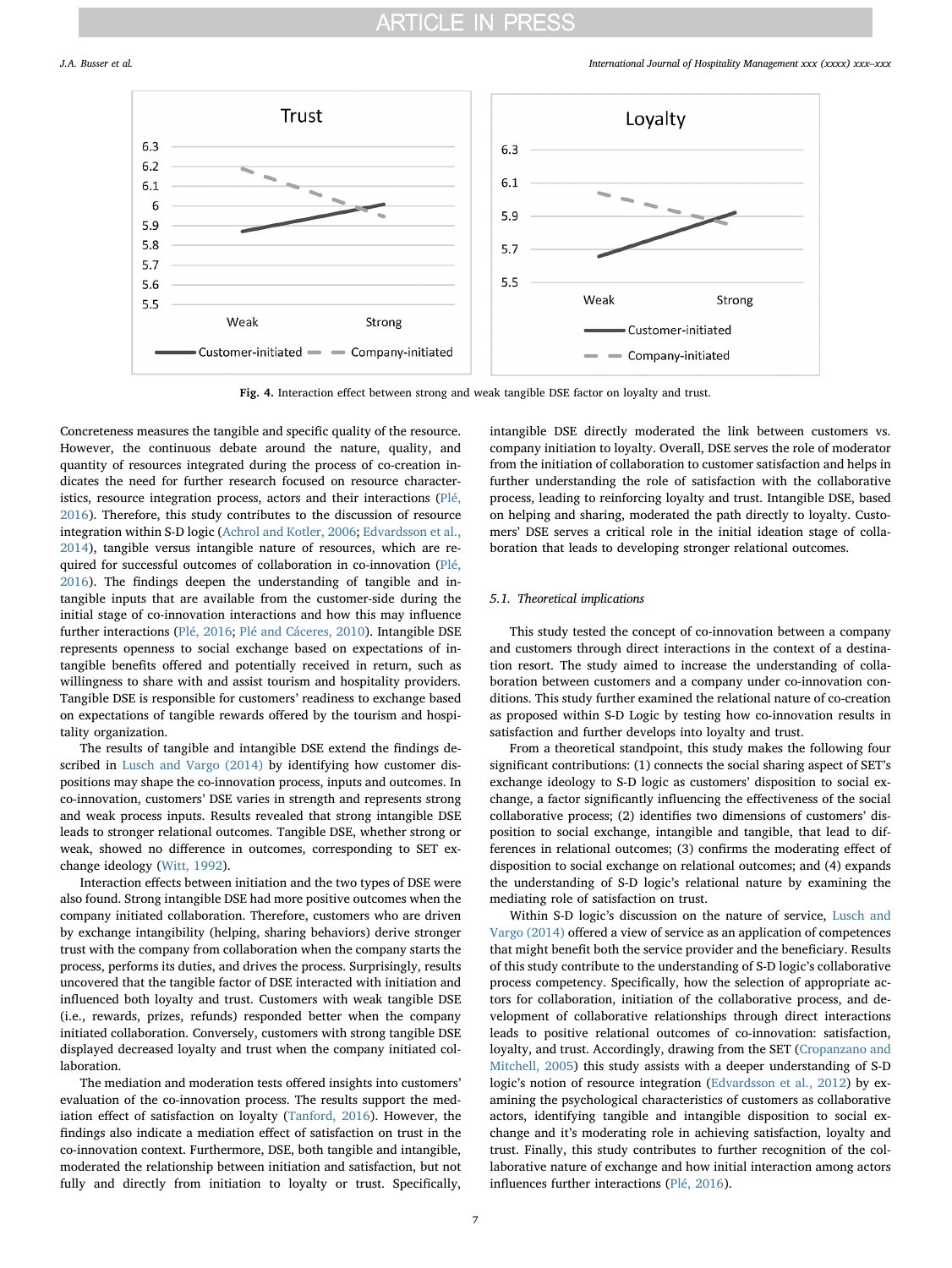### 5.2. Practical implications

S-D logic postulates that the service-centered view is relational and inherently beneficiary oriented ([Vargo and Lusch, 2016\)](#page-8-4); therefore, fostering relationships with customers ensures the success of collaboration [\(Chathoth et al., 2016\)](#page-7-3). Accordingly, SET suggests that social exchanges create feelings of personal obligation, repayment, appreciation, and trust [\(Blau, 1964\)](#page-7-9). Relationships improve when partners share normative expectations and relational outcomes ([Houston and](#page-8-67) [Gassenheimer, 1987\)](#page-8-67). As a result, long-term collaborative partners do not break the relationship without a serious failure of service or communication [\(Saxena, 2006\)](#page-8-68).

Operators should focus on involving customers who have a strong intangible disposition to social exchange in product-service co-innovation projects. Those customers are open to the exchange of resources with the company and reciprocate with stronger loyalty and trust when they participate in collaboration. In addition, when an operator initiates collaboration based on customers' intangible DSE, it boosts their trust in the company, which enables open resource exchange ([Cropanzano and Mitchell, 2005\)](#page-8-22). In the process of collaboration, hospitality operators need to support customers by providing pertinent information and essential resources [\(Payne et al., 2009](#page-8-11)) to encourage their investment of time, skills, and effort. Also, operators should consider providing customers with a variety of ways to become involved in co-innovation using both virtual and face-to-face platforms ([Grönroos and Voima, 2013](#page-8-69)). Customers actively involved in co-innovation offer operators the opportunity to develop psychological profiles identifying those who are open to social exchange based on intangible rewards. By engaging customers with similar intangible DSE profiles in co-innovation, hospitality operators can increase their collaborative process competence and expand the pool of customers open to co-innovation, leading to stronger outcomes.

Interestingly, for individuals strong on tangible DSE, involvement in collaboration by itself does not increase relational outcomes. However, when the operator initiates collaboration, it gives a substantial boost to those who are low on tangible openness to exchange by significantly improving their loyalty and trust toward the company. Since it is inferred that social exchange ideology is built on previous experiences, observations, appraisals, and encouragement from others [\(Eisenberger et al.,](#page-8-30) [2001\)](#page-8-30), operators should attempt to influence customers' DSE by providing more opportunities for collaboration, showcasing results, recognizing customer involvement, and encouraging customers to share their experiences on both company-related internet platforms and social media.

Furthermore, the findings of the study support the proposition that satisfaction serves as a mediator to loyalty and trust in the process of collaborative value creation. Thus, operators must first focus on achieving customer satisfaction with the co-innovation process. However, taking into consideration the importance of previous experiences with the service provider, especially for customers with strong tangible DSE, operators should focus on achieving high levels of satisfaction and service quality perceptions prior to co-innovation initiation. Invite customers to participate in co-innovation only if high levels of satisfaction with services in general were achieved. Moreover, employees' perception of service-oriented culture influences their attitudes and behavior, which may influence interactions with customers. Employee training on the importance of creating positive customer experiences and value creation that results from such experiences is important. In other words, creating an overall climate of co-creation in the company is essential ([Chathoth et al., 2016\)](#page-7-3) and will contribute to maximizing customer satisfaction in return. DSE serves as a moderator in the process of achieving satisfaction. However, only intangible DSE serves as a direct moderator between initiation and loyalty toward the organization. Therefore, operators should encourage helping and sharing behaviors from customers ready to exchange their expertise, but also offer intangible recognition in return to convert them into longterm true loyal patrons of the company.

### 5.3. Limitations and direction for future research

As with any experimental design based on scenarios, depicting reallife situations, this study lacks external validity [\(Zikmund et al., 2010](#page-8-70)). Only menu co-innovation at the destination resort was tested. Researching other instances of collaboration in different service contexts may increase the validity and generalizability of the results. [Akaka et al.](#page-7-10) [\(2013\)](#page-7-10) proposed that cultural context may influence the value creation as this process includes multiple actors (i.e., customer and other stakeholders) and their perceptions. Thus, the study results could be different for other cultures. Furthermore, DSE was measured following the manipulation checks, using a Likert-type response scale. Future research can be designed to incorporate DSE within the scenario. The frequency of customer-company interactions could be tested to examine whether the outcomes further improve and customers acquire a higher level of company-related DSE. In addition to a few initial interactions, information sharing, providing feedback, and rapport building, other more involved knowledge sharing, advocacy, responsible behavior, and tolerance interactions during more advanced stages of co-innovation can be investigated ([Yi and Gong, 2013](#page-8-24)).

The full scope of resource integration within co-innovation should be examined and the role of tangible and intangible resource integration clarified at each stage of the process ([Plé, 2016](#page-8-12); [Åkesson et al.,](#page-7-1) [2016\)](#page-7-1). Following the calls for better understanding of the diverse outcomes of value co-creation [\(Ostrom et al., 2015\)](#page-8-71), the role of tangible and intangible DSE may be tested in value co-destruction versus cocreation ([Plé, 2016\)](#page-8-12). The lack of congruency between customers DSE and a company's intent in resource integration may result in value codestruction rather than co-creation ([Plé and Cáceres, 2010\)](#page-8-65).

Moreover, this study focused on customer-company interactions. Within S-D logic, multiple actors are involved and contributing to coinnovation processes [\(Edvardsson et al., 2012\)](#page-8-66). Future research can investigate the role of social exchange in collaborative interactions among customers, brand communities, and companies under sharing economy conditions. Necessity-driven co-innovation was examined in this study. With increased interest in innovation within hospitality and tourism, attention should also be given to market-driven, opportunitydriven, and disruptive co-innovation.

# Acknowledgement

Support for this research was provided by the Conrad N. Hilton Foundation.

# References

- <span id="page-7-1"></span>[Åkesson, M., Skålén, P., Edvardsson, B., Stålhammar, A., 2016. Value proposition test](http://refhub.elsevier.com/S0278-4319(17)30442-5/sbref0005)[driving for service innovation: how frontline employees innovate value propositions.](http://refhub.elsevier.com/S0278-4319(17)30442-5/sbref0005) [J. Serv. Theory Pract. 26 \(3\), 338](http://refhub.elsevier.com/S0278-4319(17)30442-5/sbref0005)–362.
- <span id="page-7-8"></span>[Achrol, R.S., Kotler, P., 2006. The service-dominant logic for marketing: a critique. In:](http://refhub.elsevier.com/S0278-4319(17)30442-5/sbref0010) [Lusch, R.F., Vargo, S.L. \(Eds.\), The Service-Dominant Logic of Marketing. Dialog,](http://refhub.elsevier.com/S0278-4319(17)30442-5/sbref0010) [Debate and Directions. M.E. Sharpe, New York, pp. 320](http://refhub.elsevier.com/S0278-4319(17)30442-5/sbref0010)–333.
- <span id="page-7-10"></span>[Akaka, M.A., Vargo, S.L., Lusch, R.F., 2013. The complexity of context: a service eco](http://refhub.elsevier.com/S0278-4319(17)30442-5/sbref0015)[systems approach for international marketing. J. Market. Res. 21 \(4\), 1](http://refhub.elsevier.com/S0278-4319(17)30442-5/sbref0015)–20.
- <span id="page-7-5"></span>[Aksoy, L., 2013. How do you measure what you can't de](http://refhub.elsevier.com/S0278-4319(17)30442-5/sbref0020)fine? The current state of loyalty [measurement and management. J. Serv. Manag. 24 \(4\), 356](http://refhub.elsevier.com/S0278-4319(17)30442-5/sbref0020)–381.
- <span id="page-7-7"></span>[Bartlett, M.S., 1954. A note on the multiplying factors for various](http://refhub.elsevier.com/S0278-4319(17)30442-5/sbref0025)  $\chi$ 2 approximations. J. [R. Stat. Soc. 296](http://refhub.elsevier.com/S0278-4319(17)30442-5/sbref0025)–298.
- <span id="page-7-9"></span>[Blau, P.M., 1964. Exchange and Power in Social Life. J. Wiley, New York](http://refhub.elsevier.com/S0278-4319(17)30442-5/sbref0030).
- <span id="page-7-2"></span>Carbonell, P., Rodríguez‐[Escudero, A.I., Pujari, D., 2009. Customer involvement in new](http://refhub.elsevier.com/S0278-4319(17)30442-5/sbref0035) [service development: an examination of antecedents and outcomes. J. Prod. Innov.](http://refhub.elsevier.com/S0278-4319(17)30442-5/sbref0035) [Manag. 26 \(5\), 536](http://refhub.elsevier.com/S0278-4319(17)30442-5/sbref0035)–550.
- <span id="page-7-6"></span>[Cattell, R.B., 1966. The screen test for the number of factors. Multivar. Behav. Res. 1 \(2\),](http://refhub.elsevier.com/S0278-4319(17)30442-5/sbref0040) 245–[276](http://refhub.elsevier.com/S0278-4319(17)30442-5/sbref0040).
- <span id="page-7-0"></span>Chang, W., Taylor, S.A., 2016. The eff[ectiveness of customer participation in new product](http://refhub.elsevier.com/S0278-4319(17)30442-5/sbref0045) [development: a meta-analysis. J. Market. 80 \(1\), 47](http://refhub.elsevier.com/S0278-4319(17)30442-5/sbref0045)–64.
- <span id="page-7-4"></span>[Chathoth, P., Altinay, L., Harrington, R.J., Okumus, F., Chan, E.S.W., 2013. Co-produc](http://refhub.elsevier.com/S0278-4319(17)30442-5/sbref0050)[tion versus co-creation: a process based continuum in the hotel service context. Int. J.](http://refhub.elsevier.com/S0278-4319(17)30442-5/sbref0050) [Hosp. Manag. 32 \(1\), 11](http://refhub.elsevier.com/S0278-4319(17)30442-5/sbref0050)–20.
- <span id="page-7-3"></span>[Chathoth, P.K., Ungson, G.R., Harrington, R.J., Chan, E.S.W., 2016. Co-creation and](http://refhub.elsevier.com/S0278-4319(17)30442-5/sbref0055) [higher order customer engagement in hospitality and tourism services: a critical re](http://refhub.elsevier.com/S0278-4319(17)30442-5/sbref0055)[view. Int. J. Contemp. Hosp. Manag. 28 \(2\), 222](http://refhub.elsevier.com/S0278-4319(17)30442-5/sbref0055)–245.